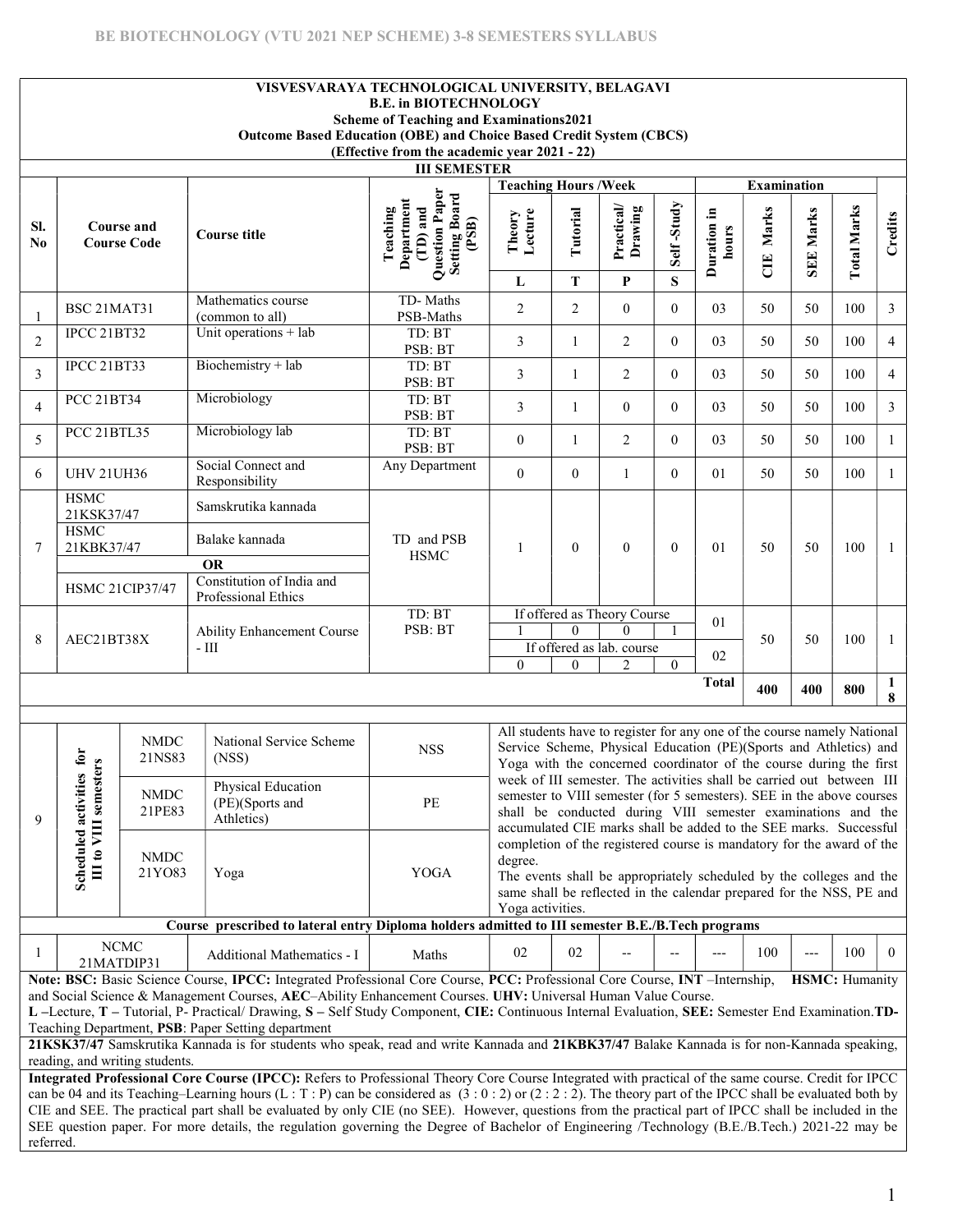21INT49Inter/Intra Institutional Internship: All the students admitted to engineering programs under the lateral entry category shall have to undergo a mandatory 21INT49 Inter/Intra Institutional Internship of 03 weeks during the intervening period of III and IV semesters. The internship shall be slated for CIE only and will not have SEE. The letter grade earned through CIE shall be included in the IV semester grade card.The internship shall be considered as a head of passing and shall be considered for vertical progression and for the award of degree. Those, who do not take up / complete the internship shall be declared fail and shall have to complete during subsequently after satisfying the internship requirements. The faculty coordinator or mentor shall monitor the students' internship progress and interact with them for the successful completion of the internship.

### Non–credit mandatory courses (NCMC):

### (A)Additional Mathematics I and II:

(1) These courses are prescribed for III and IV semesters respectively to lateral entry Diploma holders admitted to III semester of B.E./B.Tech., programs. They shall attend the classes during the respective semesters to complete all the formalities of the course and appear for the Continuous Internal Evaluation (CIE). In case, any student fails to register for the said course/fails to secure the minimum 40 % of the prescribed CIE marks, he/she shall be deemed to have secured an F grade. In such a case, the student has to fulfill the course requirements during subsequent semester/s to earn the qualifying CIE marks. These courses are slated for CIE only and have no SEE.

(2) Additional Mathematics I and II shall not be considered for vertical progression as well as for the calculation of SGPA and CGPA, but completion of the courses shall be mandatory for the award of degree.

(3) Successful completion of the courses Additional Mathematics I and II shall be indicated as satisfactory in the grade card. Non-completion of the courses Additional Mathematics I and II shall be indicated as Unsatisfactory.

#### (B) National Service Scheme/Physical Education (Sport and Athletics)/ Yoga:

(1) Securing 40 % or more in CIE,35 % or more marks in SEE and 40 % or more in the sum total of CIE + SEE leads to successful completion of the registered course.

(2) In case, students fail to secure 35 % marks in SEE, they has to appear for SEE during the subsequent examinations conducted by the University.

(3) In case, any student fails to register for NSS, PE or Yoga/fails to secure the minimum 40 % of the prescribed CIE marks, he/she shall be deemed to have not completed the requirements of the course. In such a case, the student has to fulfill the course requirements during subsequent semester/s to earn the qualifying CIE marks.

(4) Successful completion of the course shall be indicated as satisfactory in the grade card. Non-completion of the course shall be indicated as Unsatisfactory.

(5) These courses shall not be considered for vertical progression as well as for the calculation of SGPA and CGPA, but completion of the courses shall be mandatory for the award of degree.

|         | <b>ABILITY ENHANCEMENT COURSE – III</b>          |         |                                   |  |  |  |  |  |  |  |  |
|---------|--------------------------------------------------|---------|-----------------------------------|--|--|--|--|--|--|--|--|
| 21BT381 | Data presentation. Error Analysis and Inferences | 21BT383 | Biodiversity and Conservation Law |  |  |  |  |  |  |  |  |
| 21BT382 | Bio-Lab Management and Risk Assessment           | 21BT384 | Linux programming for Biologists  |  |  |  |  |  |  |  |  |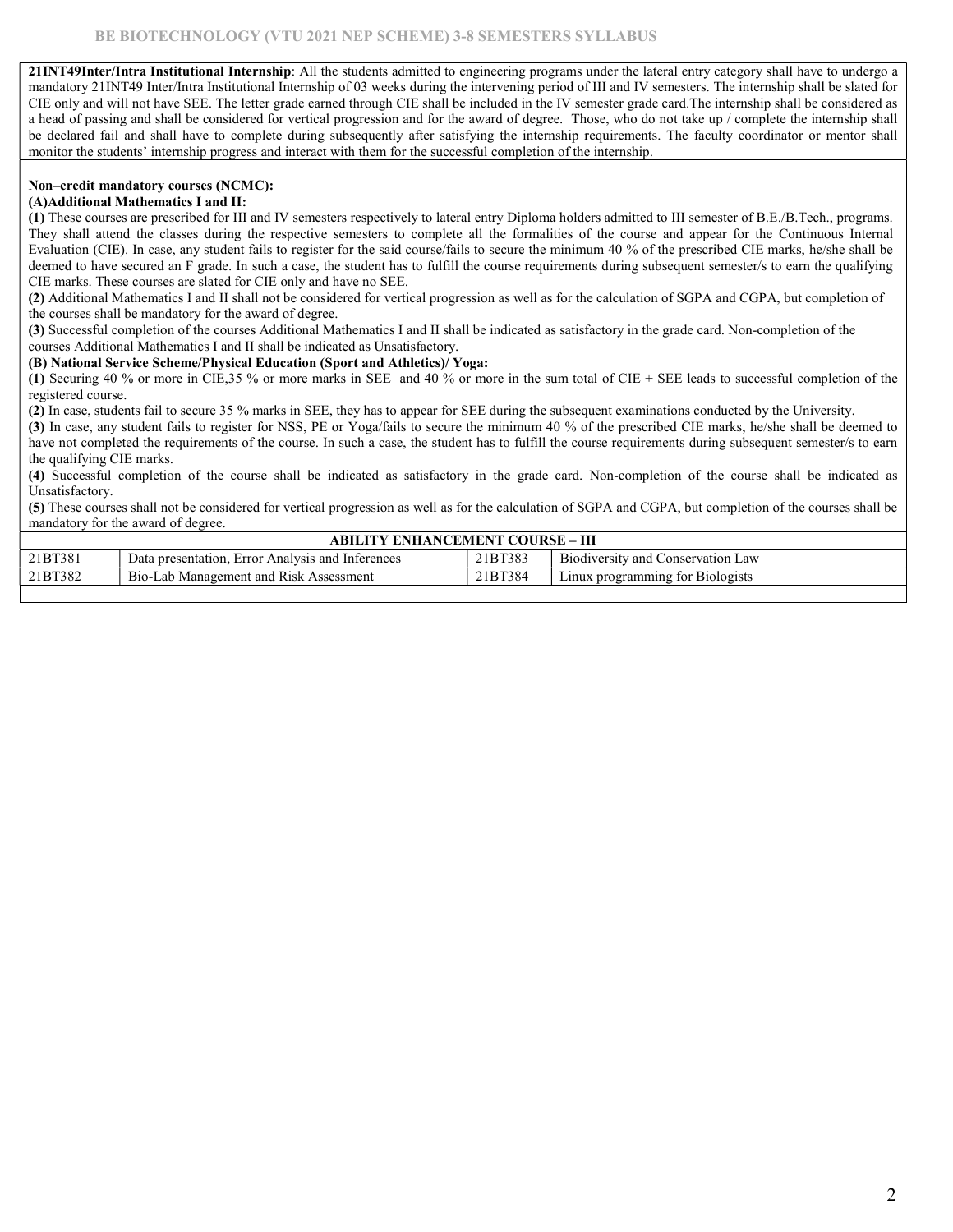## VISVESVARAYA TECHNOLOGICAL UNIVERSITY, BELAGAVI

B.E. in BIOTECHNOLOGY

Scheme of Teaching and Examinations2021 Outcome Based Education (OBE) and Choice Based Credit System (CBCS)

(Effective from the academic year 2021 - 22)

|                                                                                                                                                                                                                                                                                                                                                                                                                                                                           |                                                                                                                                                                                                                                               |                                                                                                                                                                | <b>IV SEMESTER</b>                                                               |                            |                         |                                                                                                                                                                                                                         |                 |                          |                         |                    |                    |                |
|---------------------------------------------------------------------------------------------------------------------------------------------------------------------------------------------------------------------------------------------------------------------------------------------------------------------------------------------------------------------------------------------------------------------------------------------------------------------------|-----------------------------------------------------------------------------------------------------------------------------------------------------------------------------------------------------------------------------------------------|----------------------------------------------------------------------------------------------------------------------------------------------------------------|----------------------------------------------------------------------------------|----------------------------|-------------------------|-------------------------------------------------------------------------------------------------------------------------------------------------------------------------------------------------------------------------|-----------------|--------------------------|-------------------------|--------------------|--------------------|----------------|
|                                                                                                                                                                                                                                                                                                                                                                                                                                                                           |                                                                                                                                                                                                                                               |                                                                                                                                                                |                                                                                  |                            |                         | <b>Teaching Hours /Week</b>                                                                                                                                                                                             |                 |                          |                         | <b>Examination</b> |                    |                |
| SI.<br>N <sub>0</sub>                                                                                                                                                                                                                                                                                                                                                                                                                                                     | Course and<br><b>Course Code</b>                                                                                                                                                                                                              | <b>Course Title</b>                                                                                                                                            | Question Paper<br>Setting Board<br>Department<br>$(1D)$ and<br>Teaching<br>(PSB) | Lecture<br>Theory<br>L     | Tutorial<br>$\mathbf T$ | Practical/<br>Drawing<br>P                                                                                                                                                                                              | Self-Study<br>S | Duration in<br>hours     | Marks<br>$\overline{d}$ | <b>SEE Marks</b>   | <b>Total Marks</b> | Credits        |
| $\mathbf{1}$                                                                                                                                                                                                                                                                                                                                                                                                                                                              | <b>BSC 21BT41</b>                                                                                                                                                                                                                             | Biostatistics and Design of<br>experiments                                                                                                                     | TD, PSB-<br>Maths                                                                | 3                          | $\mathbf{1}$            | $\theta$                                                                                                                                                                                                                | $\theta$        | 03                       | 50                      | 50                 | 100                | 3              |
| $\overline{2}$                                                                                                                                                                                                                                                                                                                                                                                                                                                            | <b>IPCC 21BT42</b>                                                                                                                                                                                                                            | Python programming + lab                                                                                                                                       | TD: BT<br>PSB: BT                                                                | $\overline{3}$             | 1                       | 2                                                                                                                                                                                                                       | $\theta$        | 03                       | 50                      | 50                 | 100                | $\overline{4}$ |
| 3                                                                                                                                                                                                                                                                                                                                                                                                                                                                         | <b>IPCC 21BT43</b>                                                                                                                                                                                                                            | Cell biology & Cell culture<br>techniques + lab                                                                                                                | TD: BT<br>PSB: BT                                                                | 3                          | $\mathbf{1}$            | 2                                                                                                                                                                                                                       | $\overline{0}$  | 03                       | 50                      | 50                 | 100                | 4              |
| 4                                                                                                                                                                                                                                                                                                                                                                                                                                                                         | <b>PCC 21BT44</b>                                                                                                                                                                                                                             | Molecular biology & Genetic<br>engineering                                                                                                                     | TD: BT<br>PSB: BT                                                                | 3                          | $\mathbf{1}$            | $\theta$                                                                                                                                                                                                                | $\Omega$        | 03                       | 50                      | 50                 | 100                | 3              |
| 5                                                                                                                                                                                                                                                                                                                                                                                                                                                                         | AEC 21BE45                                                                                                                                                                                                                                    | Biology for engineers                                                                                                                                          | BT, CHE, PHY                                                                     | 2                          | 1                       | $\theta$                                                                                                                                                                                                                | $\overline{0}$  | 02                       | 50                      | 50                 | 100                | $\overline{2}$ |
| 6                                                                                                                                                                                                                                                                                                                                                                                                                                                                         | <b>PCC 21BTL46</b>                                                                                                                                                                                                                            | Molecular biology & Genetic<br>engineering lab                                                                                                                 | TD: BT<br>PSB: BT                                                                | $\overline{0}$             | 1                       | 2                                                                                                                                                                                                                       | $\Omega$        | 03                       | 50                      | 50                 | 100                | $\mathbf{1}$   |
|                                                                                                                                                                                                                                                                                                                                                                                                                                                                           | <b>HSMC</b><br>21KSK37/47                                                                                                                                                                                                                     | Samskrutika Kannada                                                                                                                                            |                                                                                  |                            |                         |                                                                                                                                                                                                                         |                 |                          |                         |                    |                    |                |
| 7                                                                                                                                                                                                                                                                                                                                                                                                                                                                         | <b>HSMC</b><br>21KBK37/47                                                                                                                                                                                                                     | Balake Kannada<br><b>OR</b>                                                                                                                                    | <b>HSMC</b>                                                                      | 1                          | $\overline{0}$          | $\Omega$                                                                                                                                                                                                                | $\theta$        | 01                       | 50                      | 50                 | 100                | 1              |
|                                                                                                                                                                                                                                                                                                                                                                                                                                                                           | <b>HSMC</b>                                                                                                                                                                                                                                   | Constitution of India &                                                                                                                                        |                                                                                  |                            |                         |                                                                                                                                                                                                                         |                 |                          |                         |                    |                    |                |
|                                                                                                                                                                                                                                                                                                                                                                                                                                                                           | 21CIP37/47                                                                                                                                                                                                                                    | Professional Ethics                                                                                                                                            |                                                                                  |                            |                         |                                                                                                                                                                                                                         |                 |                          |                         |                    |                    |                |
|                                                                                                                                                                                                                                                                                                                                                                                                                                                                           |                                                                                                                                                                                                                                               |                                                                                                                                                                |                                                                                  |                            |                         | If offered as theory Course                                                                                                                                                                                             |                 | 01                       |                         |                    |                    |                |
| $\,8\,$                                                                                                                                                                                                                                                                                                                                                                                                                                                                   | AEC21BT48X                                                                                                                                                                                                                                    |                                                                                                                                                                | TD: BT<br>PSB: BT                                                                |                            | $\theta$                | $\Omega$                                                                                                                                                                                                                |                 |                          | 50                      | 50                 | 100                | 1              |
|                                                                                                                                                                                                                                                                                                                                                                                                                                                                           |                                                                                                                                                                                                                                               | Ability Enhancement Course-IV                                                                                                                                  |                                                                                  | $\theta$                   | $\theta$                | If offered as lab. course<br>2                                                                                                                                                                                          | $\Omega$        | 02                       |                         |                    |                    |                |
| 9                                                                                                                                                                                                                                                                                                                                                                                                                                                                         | <b>UHV21UH49</b>                                                                                                                                                                                                                              | Universal Human Values                                                                                                                                         | Any<br>Department                                                                | 1                          | $\theta$                | $\Omega$                                                                                                                                                                                                                | $\theta$        | 01                       | 50                      | 50                 | 100                | $\mathbf{1}$   |
| 10                                                                                                                                                                                                                                                                                                                                                                                                                                                                        | INT21INT49                                                                                                                                                                                                                                    | Inter/Intra Institutional Internship                                                                                                                           | <b>Evaluation By</b><br>the appropriate<br>authorities                           | Completed<br>III semester. |                         | during<br>intervening period of II and<br>III semesters by students<br>admitted to first year of<br>BE./B.Tech and during the<br>intervening period of III<br>and IV semesters by Lateral<br>entry students admitted to | the             | 3                        | 100                     | $-$                | 100                | $\overline{2}$ |
|                                                                                                                                                                                                                                                                                                                                                                                                                                                                           |                                                                                                                                                                                                                                               |                                                                                                                                                                |                                                                                  |                            |                         |                                                                                                                                                                                                                         |                 | <b>Total</b>             | 550                     | 450                | <b>1000</b>        | 22             |
|                                                                                                                                                                                                                                                                                                                                                                                                                                                                           |                                                                                                                                                                                                                                               |                                                                                                                                                                |                                                                                  |                            |                         |                                                                                                                                                                                                                         |                 |                          |                         |                    |                    |                |
|                                                                                                                                                                                                                                                                                                                                                                                                                                                                           |                                                                                                                                                                                                                                               | Course prescribed to lateral entry Diploma holders admitted to III semester of Engineering programs                                                            |                                                                                  |                            |                         |                                                                                                                                                                                                                         |                 |                          |                         |                    |                    |                |
| 1                                                                                                                                                                                                                                                                                                                                                                                                                                                                         | <b>NCMC</b><br>21MATDIP41                                                                                                                                                                                                                     | <b>Additional Mathematics - II</b>                                                                                                                             | Maths                                                                            | 02                         | 02                      |                                                                                                                                                                                                                         |                 | $\overline{\phantom{a}}$ | 100                     |                    | 100                | $\overline{0}$ |
|                                                                                                                                                                                                                                                                                                                                                                                                                                                                           | Note: BSC: Basic Science Course, IPCC: Integrated Professional Core Course, PCC: Professional Core Course, AEC -Ability Enhancement Courses,<br>HSMC: Humanity and Social Science and Management Courses, UHV- Universal Human Value Courses. |                                                                                                                                                                |                                                                                  |                            |                         |                                                                                                                                                                                                                         |                 |                          |                         |                    |                    |                |
| L -Lecture, T - Tutorial, P- Practical/ Drawing, S - Self Study Component, CIE: Continuous Internal Evaluation, SEE: Semester End Examination.                                                                                                                                                                                                                                                                                                                            |                                                                                                                                                                                                                                               |                                                                                                                                                                |                                                                                  |                            |                         |                                                                                                                                                                                                                         |                 |                          |                         |                    |                    |                |
| 21KSK37/47 Samskrutika Kannada is for students who speak, read and write Kannada and 21KBK37/47 Balake Kannada is for non-Kannada speaking,<br>reading, and writing students.                                                                                                                                                                                                                                                                                             |                                                                                                                                                                                                                                               |                                                                                                                                                                |                                                                                  |                            |                         |                                                                                                                                                                                                                         |                 |                          |                         |                    |                    |                |
| Integrated Professional Core Course (IPCC): Refers to Professional Theory Core Course Integrated with Practicals of the same course. Credit for IPCC                                                                                                                                                                                                                                                                                                                      |                                                                                                                                                                                                                                               |                                                                                                                                                                |                                                                                  |                            |                         |                                                                                                                                                                                                                         |                 |                          |                         |                    |                    |                |
| can be 04 and its Teaching – Learning hours (L : T : P) can be considered as $(3:0:2)$ or $(2:2:2)$ . The theory part of the IPCC shall be evaluated both by<br>CIE and SEE. The practical part shall be evaluated by only CIE (no SEE). However, questions from practical part of IPCC shall be included in the SEE<br>question paper. For more details the regulation governing the Degree of Bachelor of Engineering /Technology (BE/B.Tech.) 2021-22 may be referred. |                                                                                                                                                                                                                                               |                                                                                                                                                                |                                                                                  |                            |                         |                                                                                                                                                                                                                         |                 |                          |                         |                    |                    |                |
| Non - credit mandatory course (NCMC):                                                                                                                                                                                                                                                                                                                                                                                                                                     |                                                                                                                                                                                                                                               |                                                                                                                                                                |                                                                                  |                            |                         |                                                                                                                                                                                                                         |                 |                          |                         |                    |                    |                |
| <b>Additional Mathematics - II:</b>                                                                                                                                                                                                                                                                                                                                                                                                                                       |                                                                                                                                                                                                                                               |                                                                                                                                                                |                                                                                  |                            |                         |                                                                                                                                                                                                                         |                 |                          |                         |                    |                    |                |
|                                                                                                                                                                                                                                                                                                                                                                                                                                                                           |                                                                                                                                                                                                                                               | (1) Lateral entry Diploma holders admitted to III semester of B.E./B.Tech., shall attend the classes during the IV semester to complete all the formalities of |                                                                                  |                            |                         |                                                                                                                                                                                                                         |                 |                          |                         |                    |                    |                |
|                                                                                                                                                                                                                                                                                                                                                                                                                                                                           |                                                                                                                                                                                                                                               | the course and appear for the Continuous Internal Evaluation (CIE). In case, any student fails to register for the said course/fails to secure the minimum 40  |                                                                                  |                            |                         |                                                                                                                                                                                                                         |                 |                          |                         |                    |                    |                |

% of the prescribed CIE marks, he/she shall be deemed to have secured an F grade. In such a case, the student has to fulfill the course requirements during

subsequent semester/s to earn the qualifying CIE marks. These courses are slated for CIE only and have no SEE.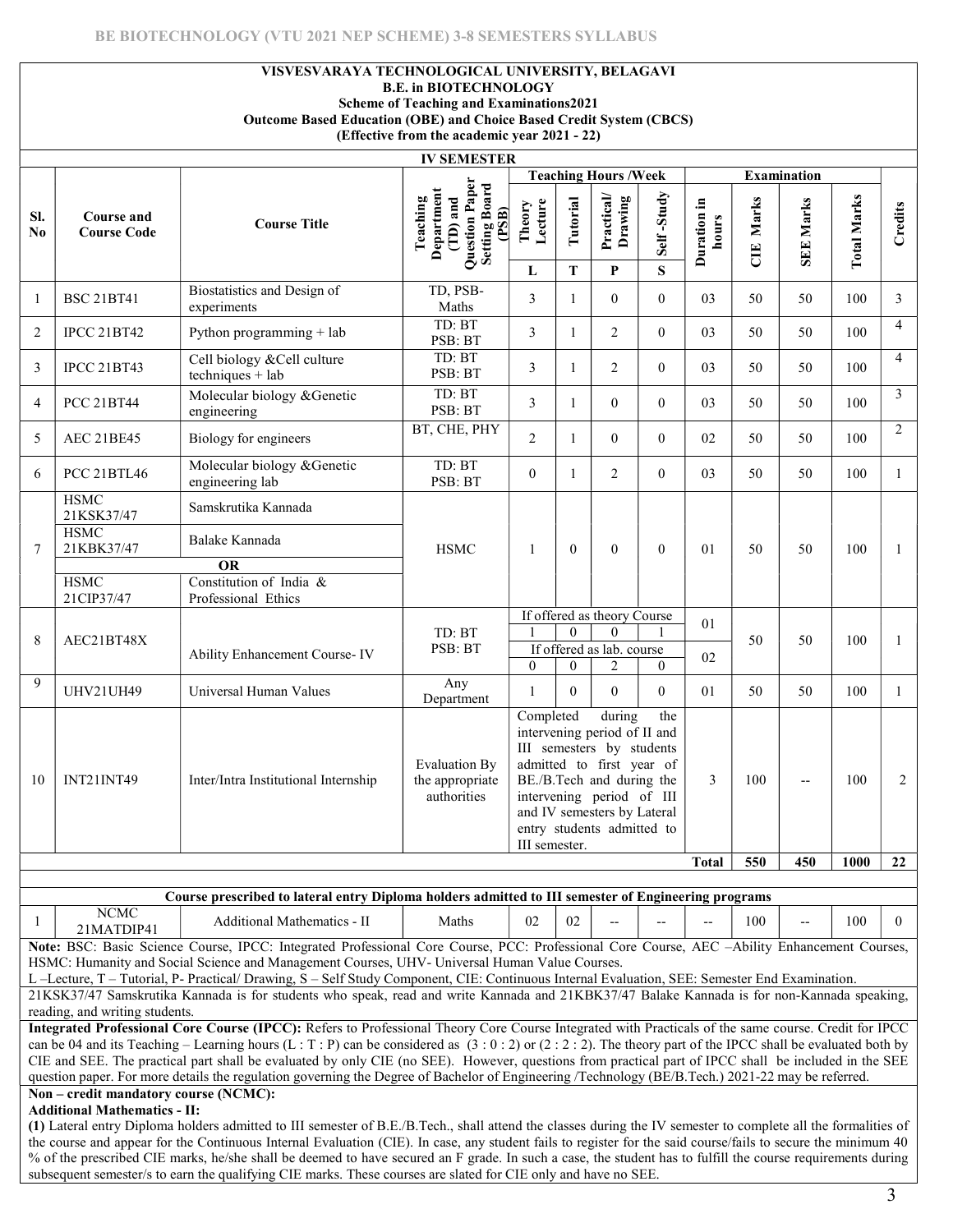(2) Additional Mathematics I and II shall not be considered for vertical progression as well as for the calculation of SGPA and CGPA, but completion of the courses shall be mandatory for the award of degree.

(3)Successful completion of the course Additional Mathematics II shall be indicated as satisfactory in the grade card. Non-completion of the courses Additional Mathematics II shall be indicated as Unsatisfactory.

|         | Ability<br>7 Enhancement Course –             |         |                                  |  |  |  |  |  |  |  |
|---------|-----------------------------------------------|---------|----------------------------------|--|--|--|--|--|--|--|
| 21BT481 | Hydroponics.<br>Aquaponics and Aeroponics     | 21BT483 | Biopesticides and Biofertilizers |  |  |  |  |  |  |  |
| 21BT482 | Control and Quality<br>Quality C<br>Assurance | 21BT484 | Programming for Biologists       |  |  |  |  |  |  |  |

#### Internship of 04 weeks during the intervening period of IV and V semesters; 21INT68Innovation/ Entrepreneurship/ Societal based Internship.

(1)All the students shall have to undergo a mandatory internship of 04 weeks during the intervening period of IV and V semesters. The internship shall be slated for CIE only and will not have SEE. The letter grade earned through CIE shall be included in the VI semester grade card. The internship shall be considered as a head of passing and shall be considered for vertical progression and for the award of degree. Those, who do not take up / complete the internship shall be considered under F (fail) grade and shall have to complete during subsequently after satisfying the internship requirements.

(2) Innovation/ Entrepreneurship Internship shall be carried out at industry, State and Central Government /Non-government organizations (NGOs), micro, small and medium enterprise (MSME), Innovation centres or Incubation centres. Innovation need not be a single major breakthrough; it can also be a series of small or incremental changes. Innovation of any kind can also happen outside of the business world.

Entrepreneurship internships offers a chance to gain hands on experience in the world of entrepreneurship and helps to learn what it takes to run a small entrepreneurial business by performing intern duties with an established company. This experience can then be applied to future business endeavours. Startups and small companies are a preferred place to learn the business tactics for future entrepreneurs as learning how a small business operates will serve the intern well when he/she manages his/her own company. Entrepreneurship acts as a catalyst to open the minds to creativity and innovation. Entrepreneurship internship can be from several sectors, including technology, small and medium-sized, and the service sector.

(3) Societal or social internship.

Urbanization is increasing on a global scale; and yet, half the world's population still resides in rural areas and is devoid of many things that urban population enjoy. Rural internship is a work-based activity in which students will have a chance to solve/reduce the problems of the rural place for better living.

As proposed under the AICTE rural internship programme, activities under Societal or social internship, particularly in rural areas, shall be considered for 40 points under AICTE activity point programme.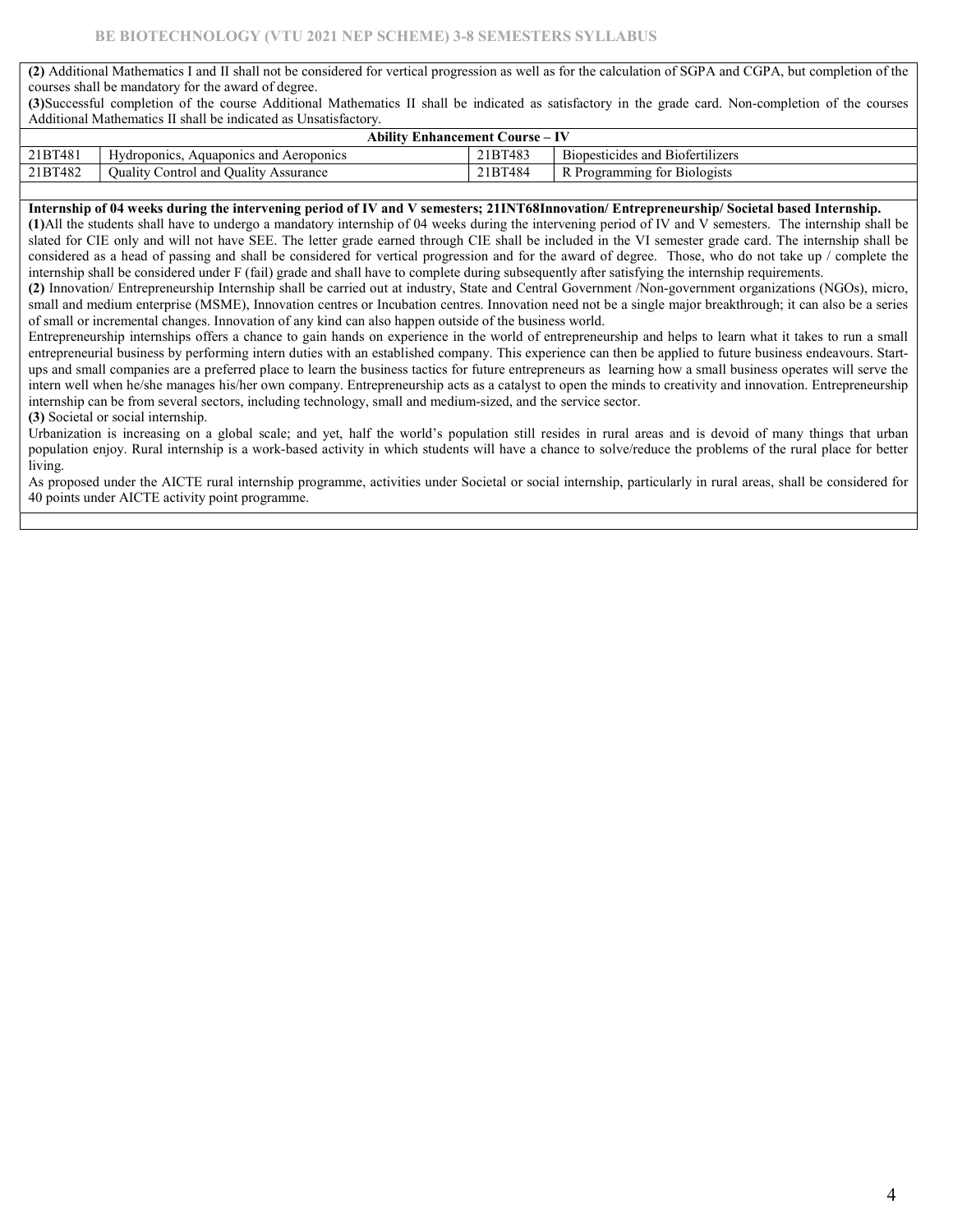# VISVESVARAYA TECHNOLOGICAL UNIVERSITY, BELAGAVI

B.E. in BIOTECHNOLOGY

Scheme of Teaching and Examinations2021 Outcome Based Education (OBE) and Choice Based Credit System (CBCS)

(Effective from the academic year 2021 - 22)

|                                                                                                                                                                                                           | <b>V SEMESTER</b>                       |                                                                                                                                            |                                                                                |                   |              |                              |              |                      |             |                    |                    |                |
|-----------------------------------------------------------------------------------------------------------------------------------------------------------------------------------------------------------|-----------------------------------------|--------------------------------------------------------------------------------------------------------------------------------------------|--------------------------------------------------------------------------------|-------------------|--------------|------------------------------|--------------|----------------------|-------------|--------------------|--------------------|----------------|
|                                                                                                                                                                                                           |                                         |                                                                                                                                            |                                                                                |                   |              | <b>Teaching Hours /Week</b>  |              |                      |             | <b>Examination</b> |                    |                |
| SI.<br>No                                                                                                                                                                                                 | <b>Course and</b><br><b>Course Code</b> | <b>Course Title</b>                                                                                                                        | Question Paper<br>Setting Board<br>(PSB)<br>Department<br>(TD) and<br>Teaching | Lecture<br>Theory | Tutorial     | Practical<br>Drawing         | Self-Study   | Duration in<br>hours | Marks<br>UE | <b>SEE Marks</b>   | <b>Total Marks</b> | Credits        |
|                                                                                                                                                                                                           |                                         |                                                                                                                                            |                                                                                | L                 | T            | P                            | $\mathbf S$  |                      |             |                    |                    |                |
|                                                                                                                                                                                                           | PCC21BT51                               | Biokinetics & Bioreaction<br>engineering                                                                                                   | TD: BT<br>PSB: BT                                                              | 3                 | $\mathbf{1}$ | $\theta$                     | $\theta$     | 03                   | 50          | 50                 | 100                | 3              |
| 2                                                                                                                                                                                                         | IPCC21BT52                              | Immunotechnology+lab                                                                                                                       | TD: BT<br>PSB: BT                                                              | $\mathfrak{Z}$    | -1           | 2                            | $\theta$     | 03                   | 50          | 50                 | 100                | $\overline{4}$ |
| 3                                                                                                                                                                                                         | PCC21BT53                               | Structural biology & Analytical<br>techniques                                                                                              | TD: BT<br>PSB: BT                                                              | 3                 | $\mathbf{1}$ | $\theta$                     | $\mathbf{0}$ | 03                   | 50          | 50                 | 100                | 3              |
| 4                                                                                                                                                                                                         | PCC21BT54                               | Genomics, Proteomics<br>&Bioinformatics                                                                                                    | TD: BT<br>PSB: BT                                                              | 3                 | -1           | $\theta$                     | $\theta$     | 03                   | 50          | 50                 | 100                | 3              |
| 5                                                                                                                                                                                                         | PCC21BTL55                              | Bioinformatics lab                                                                                                                         | TD: BT<br>PSB: BT                                                              | $\overline{0}$    |              | 2                            | $\mathbf{0}$ | 03                   | 50          | 50                 | 100                | 1              |
| 6                                                                                                                                                                                                         | AEC21BT56                               | Research methodology &<br>Intellectual property rights                                                                                     | TD: Any<br>Department<br>PSB: As<br>identified by<br>University                | $\overline{2}$    | $\theta$     | $\theta$                     | $\mathbf{0}$ | 02                   | 50          | 50                 | 100                | $\overline{2}$ |
| $\tau$                                                                                                                                                                                                    | HSMC21CIV5<br>7                         | <b>Environmental Studies</b>                                                                                                               | TD: Civil/<br>Environmental<br>/Chemistry/<br>Biotech.<br>PSB: Civil Engg      | $\overline{1}$    | $\mathbf{0}$ | $\theta$                     | $\mathbf{0}$ |                      | 50          | 50                 | 100                |                |
|                                                                                                                                                                                                           |                                         |                                                                                                                                            |                                                                                |                   |              | If offered as Theory courses |              | 01                   |             |                    |                    |                |
| $\Omega$<br>TD: BT<br>$\Omega$<br>8<br>50<br>50<br>100<br>AEC21BT58X<br>Ability Enhancement Course-V<br>PSB: BT<br>If offered as lab. courses<br>02<br>$\theta$<br>$\overline{2}$<br>$\theta$<br>$\theta$ |                                         |                                                                                                                                            |                                                                                |                   |              |                              |              |                      |             |                    |                    |                |
|                                                                                                                                                                                                           |                                         |                                                                                                                                            |                                                                                |                   |              |                              |              | <b>Total</b>         | 400         | 400                | 800                | 18             |
| <b>Ability Enhancement Course - V</b>                                                                                                                                                                     |                                         |                                                                                                                                            |                                                                                |                   |              |                              |              |                      |             |                    |                    |                |
| 21BT581<br>21BT583<br>Modelling and Simulations in Biology<br>Bio-Innovation and Start-ups                                                                                                                |                                         |                                                                                                                                            |                                                                                |                   |              |                              |              |                      |             |                    |                    |                |
| 21BT582<br>21BT584<br>Good Manufacturing and Laboratory Practices<br>Extraction Methods and Herbal products                                                                                               |                                         |                                                                                                                                            |                                                                                |                   |              |                              |              |                      |             |                    |                    |                |
|                                                                                                                                                                                                           |                                         |                                                                                                                                            |                                                                                |                   |              |                              |              |                      |             |                    |                    |                |
|                                                                                                                                                                                                           |                                         | Note: RSC: Rasic Science Course PCC: Professional Core Course IPCC: Integrated Professional Core Course AEC Ability Enhancement Course INT |                                                                                |                   |              |                              |              |                      |             |                    |                    |                |

ssional Core Course, IPCC: Integrated Professional Core Course, AEC –Ability Enhancement Course INT Internship, HSMC: Humanity and Social Science & Management Courses.

L –Lecture, T – Tutorial, P- Practical/ Drawing, S – Self Study Component, CIE: Continuous Internal Evaluation, SEE: Semester End Examination.

Integrated Professional Core Course (IPCC): refers to Professional Theory Core Course Integrated with Practical of the same course. Credit for IPCC can be 04 and its Teaching – Learning hours (L : T : P) can be considered as  $(3:0:2)$  or  $(2:2:2)$ . Theory part of the IPCC shall be evaluated both by CIE and SEE. The practical part shall be evaluated by CIE only and there shall be no SEE. For more details the regulation governing the Degree of Bachelor of Engineering /Technology (BE/B.Tech.) 2021-22 may be referred.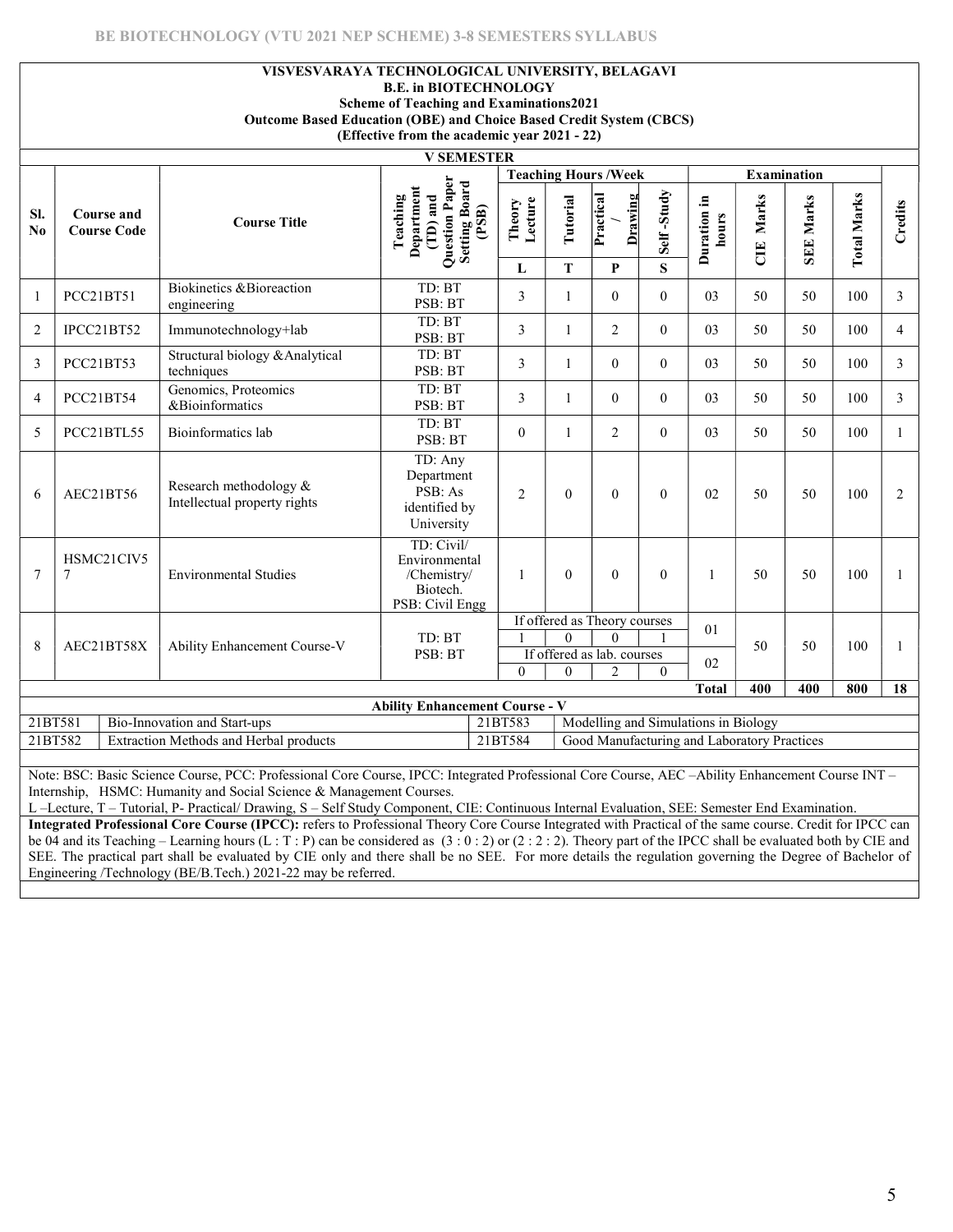#### VISVESVARAYA TECHNOLOGICAL UNIVERSITY, BELAGAVI B.E. in BIOTECHNOLOGY Scheme of Teaching and Examinations2021 Outcome Based Education (OBE) and Choice Based Credit System (CBCS) (Effective from the academic year 2021 - 22)

|                 |                                  |                                                        | <b>VI SEMESTER</b>                                                                                                |                             |          |                      |            |                         |                    |                     |                    |         |
|-----------------|----------------------------------|--------------------------------------------------------|-------------------------------------------------------------------------------------------------------------------|-----------------------------|----------|----------------------|------------|-------------------------|--------------------|---------------------|--------------------|---------|
|                 |                                  |                                                        |                                                                                                                   | <b>Teaching Hours /Week</b> |          |                      |            |                         | <b>Examination</b> |                     |                    |         |
| SI.<br>$\bf No$ | Course and<br><b>Course Code</b> | <b>Course Title</b>                                    | Question Paper<br><b>Setting Board</b><br>Department<br>(TD) and<br>Teaching<br>(PSB)                             | Lecture<br>Theory           | Tutorial | Practical<br>Drawing | Self-Study | .크<br>Duration<br>hours | Marks<br>UE        | Marks<br><b>SEE</b> | <b>Total Marks</b> | Credits |
|                 |                                  |                                                        |                                                                                                                   | L                           | T        | P                    | S          |                         |                    |                     |                    |         |
| $\mathbf{1}$    | HSMC21BT61                       | Biobusiness Management and<br>Entrepreneurship         | Any Department                                                                                                    | 3                           | $\Omega$ | $\theta$             |            | 03                      | 50                 | 50                  | 100                | 3       |
| $\overline{2}$  | IPCC21BT62                       | Bioprocess Principles, Control<br>& Automation $+$ Lab | TD: BT<br>PSB: BT                                                                                                 | 3                           |          | $\overline{2}$       | $\Omega$   | 03                      | 50                 | 50                  | 100                | 4       |
| 3               | PCC21BT63                        | Enzyme Technology                                      | TD: BT<br>PSB: BT                                                                                                 | 3                           |          | $\mathbf{0}$         | $\Omega$   | 03                      | 50                 | 50                  | 100                | 3       |
| $\overline{4}$  | PEC21BT64x                       | Professional elective course-I                         | TD: BT<br>PSB: BT                                                                                                 | 3                           | $\theta$ | $\theta$             |            | 03                      | 50                 | 50                  | 100                | 3       |
| 5               | OEC21BT65x                       | Open elective course-I                                 | TD: BT<br>PSB: BT                                                                                                 | 3                           | $\theta$ | $\theta$             |            | 03                      | 50                 | 50                  | 100                | 3       |
| 6               | PCC21BTL66                       | Enzyme Technology lab                                  | TD: BT<br>PSB: BT                                                                                                 | $\overline{0}$              |          | $\overline{2}$       | $\theta$   | 03                      | 50                 | 50                  | 100                |         |
| $\overline{7}$  | MP21BTMP67                       | Mini project                                           | Two contact hours /week for<br><b>BT</b><br>100<br>interaction between the faculty<br>$-$<br>$-$<br>and students. |                             |          |                      |            |                         | 100                | $\overline{c}$      |                    |         |
| 8               | INT21INT68                       | Innovation/Entrepreneurship<br>/Societal Internship    | Completed during the intervening period of IV and<br>100<br>100<br>$-$<br>--<br>V semesters.                      |                             |          |                      |            |                         | 3                  |                     |                    |         |
|                 |                                  |                                                        |                                                                                                                   |                             |          |                      |            | <b>Total</b>            | 500                | 300                 | 800                | 22      |

| <b>Professional Elective Course - I</b> |                                                          |         |                                         |  |  |  |  |  |  |
|-----------------------------------------|----------------------------------------------------------|---------|-----------------------------------------|--|--|--|--|--|--|
| 21BT641                                 | Human Anatomy and Physiology                             | 21BT643 | Biological Data Management and Analysis |  |  |  |  |  |  |
| 21BT642                                 | <b>Biochemical</b><br>l Thermodynamics and Bioenergetics | 21BT644 | Stem Cell Technology                    |  |  |  |  |  |  |

|         | Open Elective course  –                                        |         |                                                                                          |  |  |  |  |  |  |  |
|---------|----------------------------------------------------------------|---------|------------------------------------------------------------------------------------------|--|--|--|--|--|--|--|
| 21BT651 | Ecology and Ecosystem                                          | 21BT653 | Forensic<br>Science                                                                      |  |  |  |  |  |  |  |
| 21BT652 | $\overline{\phantom{0}}$<br>' Health<br>Food.<br>Nutrition and | 21BT654 | $\overline{\phantom{a}}$<br>Healthcare and $\lambda$<br>Fech<br>Agri<br>. 1n<br>Robotics |  |  |  |  |  |  |  |

Note: HSMC: Humanity and Social Science & Management Courses, IPCC: Integrated Professional Core Course, PCC: Professional Core Course, PEC: Professional Elective Courses, OEC–Open Elective Course, MP –Mini Project, INT –Internship.

L –Lecture, T – Tutorial, P - Practical / Drawing, S – Self Study Component, CIE: Continuous Internal Evaluation, SEE: Semester End Examination.

Integrated Professional Core Course (IPCC): Refers to Professional Theory Core Course Integrated with Practical of the same course. Credit for IPCC can be 04 and its Teaching – Learning hours  $(L : T : P)$  can be considered as  $(3 : 0 : 2)$  or  $(2 : 2 : 2)$ . The theory part of the IPCC shall be evaluated both by CIE and SEE. The practical part shall be evaluated by CIE only and there shall be no SEE. For more details, the regulation governing the Degree of Bachelor of Engineering /Technology (BE/B.Tech) 2021-22 may be referred.

## Professional Elective Courses(PEC):

A professional elective (PEC) course is intended to enhance the depth and breadth of educational experience in the Engineering and Technology curriculum. Multidisciplinary courses that are added supplement the latest trend and advanced technology in the selected stream of engineering. Each group will provide an option to select one course out of five courses. The minimum students' strength for offering professional electives is 10. However, this conditional shall not be applicable to cases where the admission to the programme is less than 10.

## Open Elective Courses:

Students belonging to a particular stream of Engineering and Technology are not entitled for the open electives offered by their parent Department. However, they can opt an elective offered by other Departments, provided they satisfy the prerequisite condition if any. Registration to open electives shall be documented under the guidance of the Program Coordinator/ Advisor/Mentor.

## Selection of an open elective shall not be allowed if,

(i) The candidate has studied the same course during the previous semesters of the program.

- (ii) The syllabus content of open electives is similar to that of the Departmental core courses or professional electives.
- (iii) A similar course, under any category, is prescribed in the higher semesters of the program.

In case, any college is desirous of offering a course (not included in the Open Elective List of the University) from streams such as Law, Business (MBA), Medicine, Arts, Commerce, etc., can seek permission, at least one month before the commencement of the semester, from the University by submitting a copy of the syllabus along with the details of expertise available to teach the same in the college.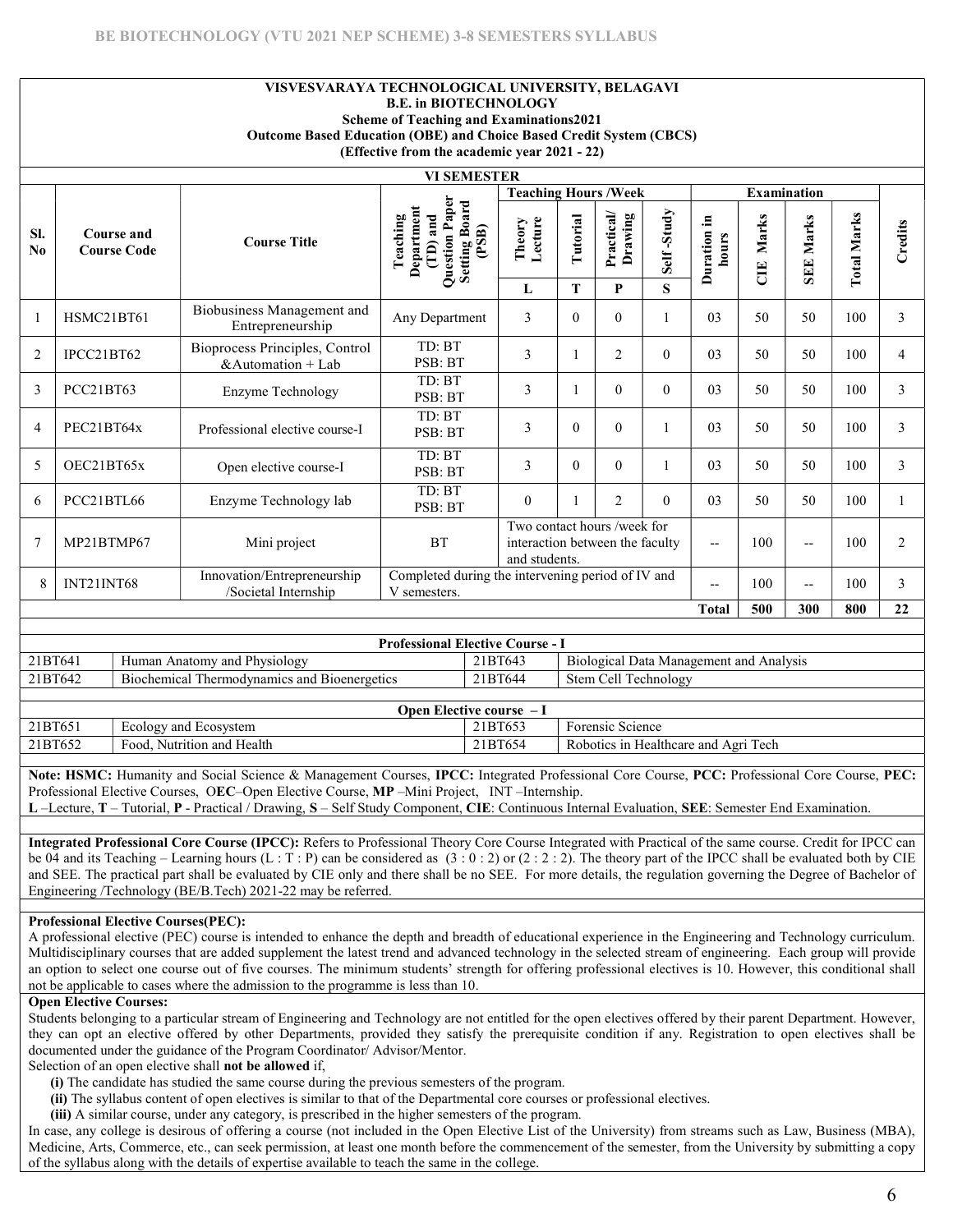The minimum students' strength for offering open electives is 10. However, this conditional shall not be applicable to cases where the admission to the programme is less than 10.

Mini-project work: Mini Project is a laboratory-oriented course which will provide a platform to students to enhance their practical knowledge and skills by the development of small systems/applications.

Based on the ability/abilities of the student/s and recommendations of the mentor, a single discipline or a multidisciplinary Mini- project can be assigned to an individual student or to a group having not more than 4 students.

#### CIE procedure for Mini-project:

(i) Single discipline: The CIE marks shall be awarded by a committee consisting of the Head of the concerned Department and two faculty members of the Department, one of them being the Guide. The CIE marks awarded for the Mini-project work shall be based on the evaluation of project report, project presentation skill, and question and answer session in the ratio of 50:25:25. The marks awarded for the project report shall be the same for all the batch mates. (ii) Interdisciplinary: Continuous Internal Evaluation shall be group-wise at the college level with the participation of all the guides of the project.

The CIE marks awarded for the Mini-project, shall be based on the evaluation of project report, project presentation skill, and question and answer session in the ratio 50:25:25. The marks awarded for the project report shall be the same for all the batch mates.

### No SEE component for Mini-Project.

#### Internship of 04 weeks during the intervening period of IV and V semesters; 21INT68Innovation/ Entrepreneurship/ Societalbased Internship.

(1)All the students shall have to undergo a mandatory internship of 04 weeks during the intervening period of IV and V semesters. The internship shall be slated for CIE only and will not have SEE. The letter grade earned through CIE shall be included in the VI semester grade card.The internship shall be considered as a head of passing and shall be considered for vertical progression and for the award of degree. Those, who do not take up / complete the internship shall be considered under F (fail) grade and shall have to complete during subsequently after satisfying the internship requirements.

(2) Innovation/ Entrepreneurship Internship shall be carried out at industry, State and Central Government /Non-government organizations (NGOs), micro, small and medium enterprise (MSME), Innovation centres or Incubation centres. Innovation need not be a single major breakthrough; it can also be a series of small or incremental changes. Innovation of any kind can also happen outside of the business world.

Entrepreneurship internships offers a chance to gain hands on experience in the world of entrepreneurship and helps to learn what it takes to run a small entrepreneurial business by performing intern duties with an established company. This experience can then be applied to future business endeavours. Startups and small companies are a preferred place to learn the business tack ticks for future entrepreneurs as learning how a small business operates will serve the intern well when he/she manages his/her own company. Entrepreneurship acts as a catalyst to open the minds to creativity and innovation. Entrepreneurship internship can be from several sectors, including technology, small and medium-sized, and the service sector. (3) Societal or social internship.

Urbanization is increasing on a global scale; and yet, half the world's population still resides in rural areas and is devoid of many things that urban population enjoy. Rural internship is a work-based activity in which students will have a chance to solve/reduce the problems of the rural place for better living.

As proposed under the AICTE rural internship programme, activities under Societal or social internship, particularly in rural areas, shall be considered for 40 points under AICTE activity point programme.

## VII semester Class work and Research Internship /Industry Internship (21INT82)

#### Swapping Facility

Institutions can swap VII and VIII Semester Scheme of Teaching and Examinations to accommodate research internship/ industry internship after the VI semester.

(2) Credits earned for the courses of VII and VIII Semester Scheme of Teaching and Examinations shall be counted against the corresponding semesters whether VII or VIII semester is completed during the beginning of IV year or later part of IV year of the program.

# Elucidation:

At the beginning of IV year of the programme i.e., after VI semester, VII semester classwork and VIII semester Research Internship /Industrial Internship shall be permitted to be operated simultaneously by the University so that students have ample opportunity for internship. In other words, a good percentage of the class shall attend VII semester classwork and similar percentage of others shall attend to Research Internship or Industrial Internship.

Research/Industrial Internship shall be carried out at an Industry, NGO, MSME, Innovation centre, Incubation centre, Start-up, Centers of Excellence (CoE), Study Centre established in the parent institute and /or at reputed research organizations / institutes. The internship can also be rural internship.

The mandatory Research internship /Industry internship is for 24 weeks. The internship shall be considered as a head of passing and shall be considered for the award of degree. Those, who do not take up/complete the internship shall be declared fail and shall have to complete during the subsequent University examination after satisfying the internship requirements.

## INT21INT82Research Internship/ Industry Internship/Rural Internship

Research internship: A research internship is intended to offer the flavour of current research going on in the research field. It helps students get familiarized with the field and imparts the skill required for carrying out research.

Industry internship: Is an extended period of work experience undertaken by students to supplement their degree for professional development. It also helps them learn to overcome unexpected obstacles and successfully navigate organizations, perspectives, and cultures. Dealing with contingencies helps students recognize, appreciate, and adapt to organizational realities by tempering their knowledge with practical constraints.

Rural Internship: A long-term goal, as proposed under the AICTE rural internship programme, shall be counted as rural internship activity.

The student can take up Interdisciplinary Research Internship or Industry Internship.

The faculty coordinator or mentor has to monitor the students' internship progress and interact with them to guide for the successful completion of the internship.

The students are permitted to carry out the internship anywhere in India or abroad. University shall not bear any expenses incurred in respect of internship.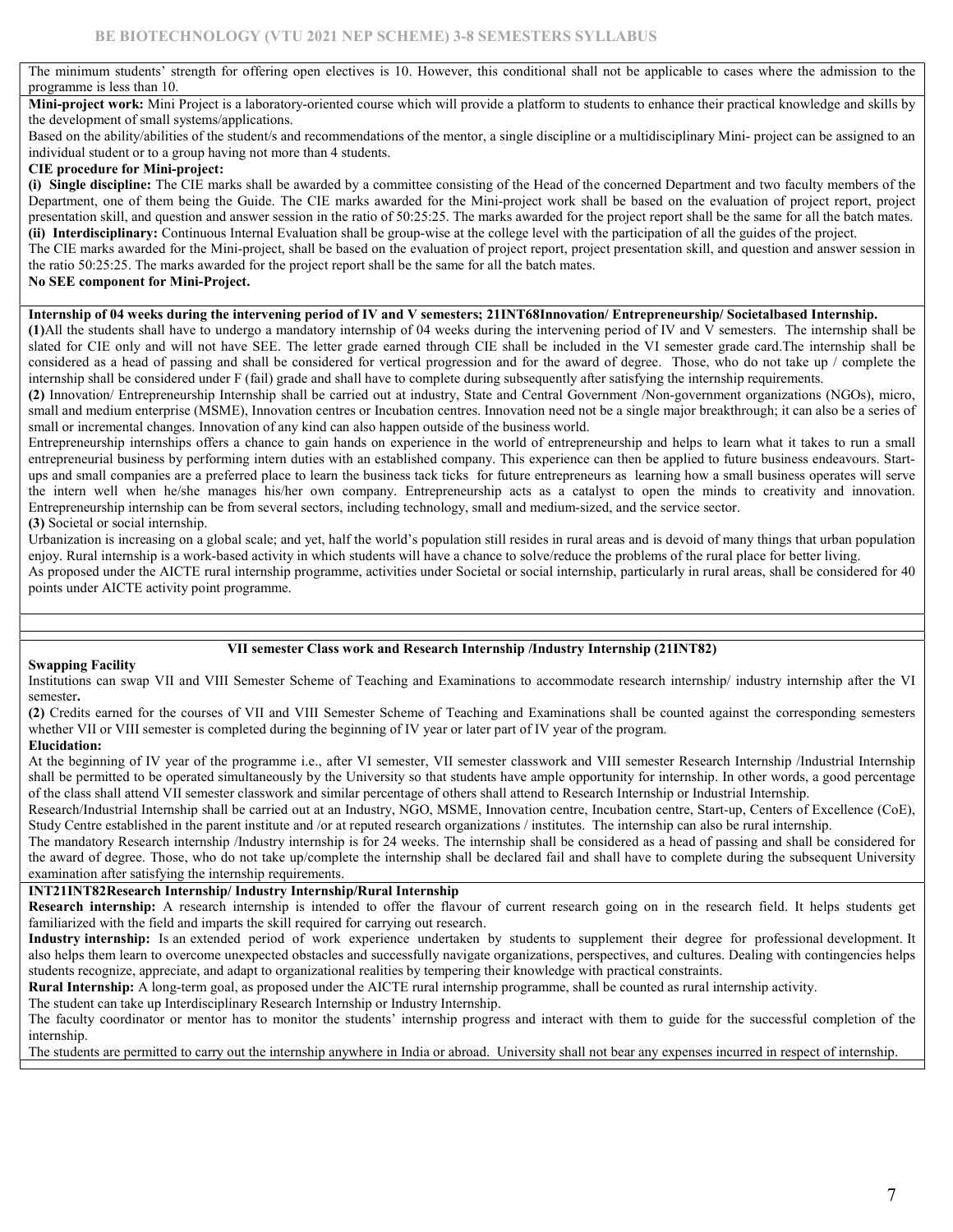## VISVESVARAYA TECHNOLOGICAL UNIVERSITY, BELAGAVI B.E. in BIOTECHNOLOGY Scheme of Teaching and Examinations2021 Outcome Based Education (OBE) and Choice Based Credit System (CBCS) (Effective from the academic year 2021 - 22)

# Swappable VII and VIII SEMESTER

|                       | <b>VII SEMESTER</b>              |                                               |                                                                                                        |                                                                                 |          |                             |            |                         |                |                     |                    |             |
|-----------------------|----------------------------------|-----------------------------------------------|--------------------------------------------------------------------------------------------------------|---------------------------------------------------------------------------------|----------|-----------------------------|------------|-------------------------|----------------|---------------------|--------------------|-------------|
|                       |                                  |                                               |                                                                                                        |                                                                                 |          | <b>Teaching Hours /Week</b> |            |                         |                | <b>Examination</b>  |                    |             |
| SI.<br>N <sub>0</sub> | Course and<br><b>Course Code</b> | <b>Course title</b>                           | aper<br><b>Setting Board</b><br>Department<br>and<br>Teaching<br>(PSB)<br>Question<br>$\sum_{i=1}^{n}$ | Lecture<br>Theory                                                               | Tutorial | <b>Practical</b><br>Drawing | Self-Study | .크<br>Duration<br>hours | Marks<br>$\Xi$ | Marks<br><b>SEE</b> | <b>Total Marks</b> | redits<br>ن |
|                       |                                  |                                               |                                                                                                        | L                                                                               | T        | P                           | S          |                         |                |                     |                    |             |
|                       | PCC21BT71                        | Upstream &Downstream<br>Bioprocess Technology | TD: BT<br>PSB: BT                                                                                      | 3                                                                               |          | $\theta$                    |            | 3                       | 50             | 50                  | 100                | 3           |
| $\overline{2}$        | PCC21BT72                        | <b>Bioethics and Biosafety</b>                | TD: BT<br>PSB: BT                                                                                      | $\overline{2}$                                                                  | $\theta$ | $\Omega$                    |            | $\overline{c}$          | 50             | 50                  | 100                | 2           |
| 3                     | PEC21BT72X                       | Professional elective course-II               | TD: BT<br>PSB: BT                                                                                      | 3                                                                               | $\theta$ | $\theta$                    |            | 3                       | 50             | 50                  | 100                | 3           |
| $\overline{4}$        | PEC21BT73X                       | Professional elective course-III              | TD: BT<br>PSB: BT                                                                                      | 3                                                                               | $\theta$ | $\theta$                    |            | 3                       | 50             | 50                  | 100                | 3           |
| 5                     | OEC21BT74X                       | Open elective course-II                       | TD: BT<br>PSB: BT                                                                                      | 3                                                                               | $\Omega$ | $\Omega$                    |            | 3                       | 50             | 50                  | 100                | 3           |
| 6                     | Project21BTP75                   | Project work                                  | <b>BT</b>                                                                                              | Two contact hours /week for<br>interaction between the faculty<br>and students. |          |                             | 3          | 100                     | 100            | 200                 | 10                 |             |
|                       |                                  |                                               |                                                                                                        |                                                                                 |          |                             |            | <b>Total</b>            | 350            | 350                 | 700                | 24          |

|               |                                                                | <b>VIII SEMESTER</b>           |                    |                                                   |                                           |                   |                                                                                                    |                                                               |            |                                                 |                    |                  |                    |          |
|---------------|----------------------------------------------------------------|--------------------------------|--------------------|---------------------------------------------------|-------------------------------------------|-------------------|----------------------------------------------------------------------------------------------------|---------------------------------------------------------------|------------|-------------------------------------------------|--------------------|------------------|--------------------|----------|
|               |                                                                |                                |                    |                                                   |                                           |                   |                                                                                                    | <b>Teaching Hours/Week</b>                                    |            |                                                 | <b>Examination</b> |                  |                    |          |
| SI.<br>No     |                                                                | Course and                     | <b>Course Code</b> | <b>Course Title</b>                               | Department<br>Teaching                    | Lecture<br>Theory | Tutorial                                                                                           | Practical<br>Drawing                                          | Self-Study | Duration in<br>hours                            | Marks<br>E         | <b>SEE Marks</b> | <b>Total Marks</b> | Credits  |
|               |                                                                |                                |                    |                                                   |                                           | L                 | T                                                                                                  | P                                                             | S          |                                                 |                    |                  |                    |          |
|               |                                                                | Seminar21BT81                  |                    | Technical seminar                                 | <b>BT</b>                                 | and students.     |                                                                                                    | One contact hour /week for<br>interaction between the faculty |            | $-$                                             | 100                | $-$              | 100                | 01       |
| 2             |                                                                | <b>INT21INT82</b>              |                    | Research internship/industry<br>internship        | <b>BT</b>                                 |                   | Two contact hours /week for<br>interaction between the faculty<br>(Batch<br>and students.<br>wise) |                                                               |            |                                                 |                    | 100              | 200                | 15       |
| $\mathcal{E}$ |                                                                | 21NS83                         |                    | National Service Scheme (NSS)                     | <b>NSS</b>                                |                   |                                                                                                    |                                                               |            |                                                 |                    |                  |                    |          |
|               | NCMC                                                           | 21PE83                         |                    | Physical Education (PE) (Sports<br>and Athletics) | PE                                        |                   | Completed<br>during<br>the<br>period of<br>intervening<br>Ш<br>semester to VIII semester.          |                                                               |            |                                                 | 50                 | 50               | 100                | $\Omega$ |
|               |                                                                |                                | 21YO83             | Yoga                                              | Yoga                                      |                   |                                                                                                    |                                                               |            |                                                 |                    |                  |                    |          |
|               |                                                                |                                |                    |                                                   |                                           |                   |                                                                                                    |                                                               |            | <b>Total</b>                                    | 250                | 150              | 400                | 16       |
|               |                                                                |                                |                    |                                                   | <b>Professional Elective Course - II</b>  |                   |                                                                                                    |                                                               |            |                                                 |                    |                  |                    |          |
| 21BT721       |                                                                |                                |                    | Medicinal Chemistry and Chemoinformatics          |                                           | 21BT724           |                                                                                                    |                                                               |            |                                                 |                    |                  |                    |          |
| 21BT722       |                                                                | Bioreactor Design and Scale up |                    |                                                   |                                           | 21BT725           | Metabolic Engineering and Functional Genomics<br>Nanobiotechnology                                 |                                                               |            |                                                 |                    |                  |                    |          |
|               | Biomedical Imaging and Health Informatics<br>21BT723           |                                |                    |                                                   |                                           |                   |                                                                                                    |                                                               |            |                                                 |                    |                  |                    |          |
|               |                                                                |                                |                    |                                                   |                                           |                   |                                                                                                    |                                                               |            |                                                 |                    |                  |                    |          |
|               |                                                                |                                |                    |                                                   | <b>Professional Elective Course - III</b> |                   |                                                                                                    |                                                               |            |                                                 |                    |                  |                    |          |
|               | $21B\overline{1731}$<br>Systems Biology & Rational Drug Design |                                |                    |                                                   |                                           | 21BT734           |                                                                                                    |                                                               |            | Agricultural Biotechnology and Crop Improvement |                    |                  |                    |          |
|               | Food Processing and Nutraceuticals<br>21BT732                  |                                |                    |                                                   |                                           | 21BT735           |                                                                                                    |                                                               |            | Synthetic Biology and Tissue Engineering        |                    |                  |                    |          |
| 21BT733       |                                                                |                                |                    | Pharmaceutical BT and Clinical Research           |                                           |                   |                                                                                                    |                                                               |            |                                                 |                    |                  |                    |          |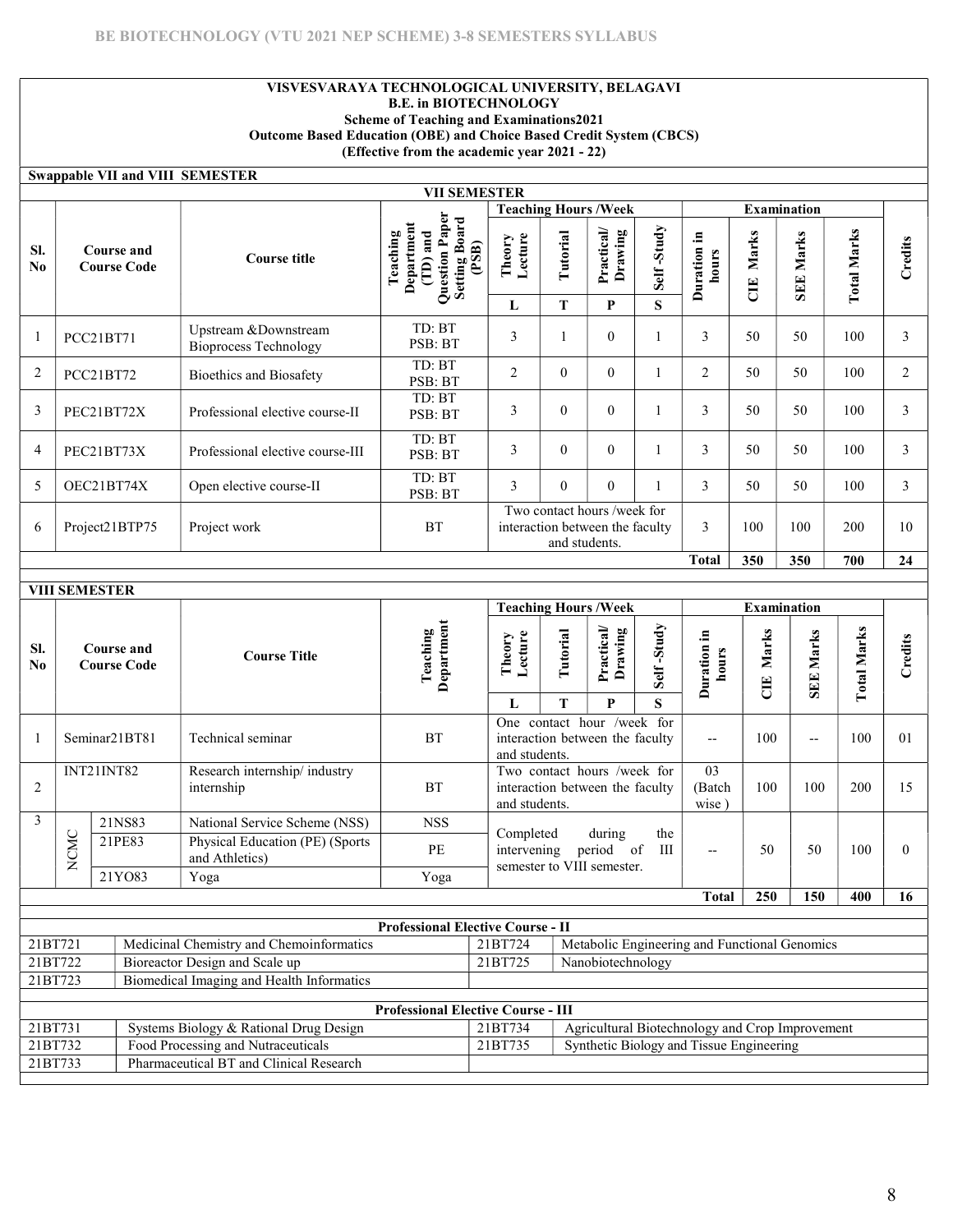# BE BIOTECHNOLOGY (VTU 2021 NEP SCHEME) 3-8 SEMESTERS SYLLABUS

|         | <b>Open Elective Course - II</b>   |         |                                    |  |  |  |  |  |  |  |  |
|---------|------------------------------------|---------|------------------------------------|--|--|--|--|--|--|--|--|
| 21BT741 | Biomaterials and Medical Implants  | 21BT744 | Biofuels and Bioenergy             |  |  |  |  |  |  |  |  |
| 21BT742 | <b>Biosensors and Applications</b> | 21BT745 | Bioterrorism and National Security |  |  |  |  |  |  |  |  |
| 21BT743 | <b>Bioremediation Techniques</b>   |         |                                    |  |  |  |  |  |  |  |  |

Note: PCC: Professional Core Course, PEC: Professional Elective Courses, OEC-Open Elective Course, AEC -Ability Enhancement Courses.

L –Lecture, T – Tutorial, P- Practical / Drawing, S – Self Study Component, CIE: Continuous Internal Evaluation, SEE: Semester End Examination.

# Note: VII and VIII semesters of IV year of the programme

(1) Institutions can swap VII and VIII Semester Scheme of Teaching and Examinations to accommodate research internship/ industry internship after the VI semester.

(2) Credits earned for the courses of VII and VIII Semester Scheme of Teaching and Examinations shall be counted against the corresponding semesters whether VII or VIII semester is completed during the beginning of IV year or later part of IV year of the programme.

### VII semester Class work and Research Internship /Industry Internship (21INT82)

#### Elucidation:

At the beginning of IV year of the programme i.e., after VI semester, VII semester classwork and VIII semester Research Internship /Industrial Internship shall be permitted to be operated simultaneously by the University so that students have ample opportunity for internship. In other words, a good percentage of the class shall attend VII semester classwork and similar percentage of others shall attend to Research Internship or Industrial Internship.

Research/Industrial Internship shall be carried out at an Industry, NGO, MSME, Innovation centre, Incubation centre, Start-up, Centers of Excellence (CoE), Study Centre established in the parent institute and /or at reputed research organizations / institutes. The internship can also be rural internship.

The mandatory Research internship /Industry internship is for 24 weeks. The internship shall be considered as a head of passing and shall be considered for the award of degree. Those, who do not take up/complete the internship shall be declared fail and shall have to complete during the subsequent University examination after satisfying the internship requirements.

# INT21INT82Research Internship/ Industry Internship/Rural Internship

Research internship: A research internship is intended to offer the flavour of current research going on in the research field. It helps students get familiarized with the field and imparts the skill required for carrying out research.

Industry internship: Is an extended period of work experience undertaken by students to supplement their degree for professional development. It also helps them learn to overcome unexpected obstacles and successfully navigate organizations, perspectives, and cultures. Dealing with contingencies helps students recognize, appreciate, and adapt to organizational realities by tempering their knowledge with practical constraints.

Rural Internship: A long-term goal, as proposed under the AICTE rural internship programme, shall be counted as rural internship activity.

The student can take up Interdisciplinary Research Internship or Industry Internship.

The faculty coordinator or mentor has to monitor the students' internship progress and interact with them to guide for the successful completion of the internship.

The students are permitted to carry out the internship anywhere in India or abroad. University shall not bear any expenses incurred in respect of internship.

## PROJECT WORK (21BTP75): The objective of the Project work is

(i) To encourage independent learning and the innovative attitude of the students.

(ii) To develop interactive attitude, communication skills, organization, time management, and presentation skills.

(iii) To impart flexibility and adaptability.

(iv) To inspire team working.

(v) To expand intellectual capacity, credibility, judgment and intuition.

(vi) To adhere to punctuality, setting and meeting deadlines.

(vii) To install responsibilities to oneself and others.

(viii)To train students to present the topic of project work in a seminar without any fear, face the audience confidently, enhance communication skills, involve in group discussion to present and exchange ideas.

## CIE procedure for Project Work:

(1) Single discipline: The CIE marks shall be awarded by a committee consisting of the Head of the concerned Department and two senior faculty members of the Department, one of whom shall be the Guide.

The CIE marks awarded for the project work, shall be based on the evaluation of project work Report, project presentation skill, and question and answer session in the ratio 50:25:25. The marks awarded for the project report shall be the same for all the batch mates.

(2) Interdisciplinary: Continuous Internal Evaluation shall be group-wise at the college level with the participation of all guides of the college. Participation of external guide/s, if any, is desirable. The CIE marks awarded for the project work, shall be based on the evaluation of project work Report, project presentation skill, and question and answer session in the ratio 50:25:25. The marks awarded for the project report shall be the same for all the batch mates. SEE procedure for Project Work: SEE for project work will be conducted by the two examiners appointed by the University. The SEE marks awarded for the project work shall be based on the evaluation of project work Report, project presentation skill, and question and answer session in the ratio 50:25:25.